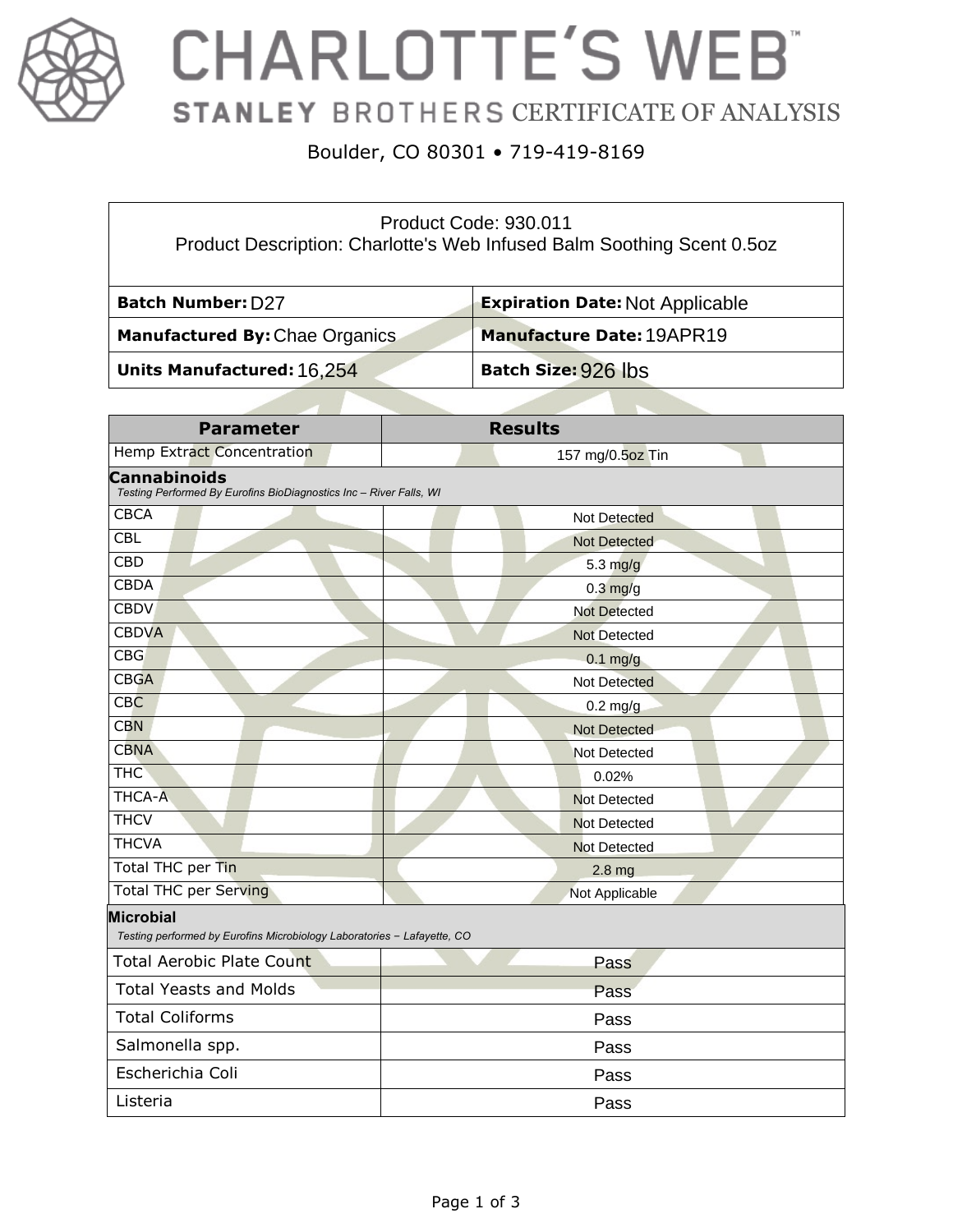

# **CHARLOTTE'S WEB** STANLEY BROTHERS CERTIFICATE OF ANALYSIS

#### Boulder, CO 80301 • 719-419-8169

| Product Code: 930.011<br>Product Description: Charlotte's Web Infused Balm Soothing Scent 0.5oz |                                        |  |  |  |
|-------------------------------------------------------------------------------------------------|----------------------------------------|--|--|--|
| Batch Number: D27                                                                               | <b>Expiration Date: Not Applicable</b> |  |  |  |
| Manufactured By: Chae Organics                                                                  | Manufacture Date: 19APR19              |  |  |  |
| Units Manufactured: 16,254                                                                      | <b>Batch Size: 926 lbs</b>             |  |  |  |
| <b>Residual Solvents</b>                                                                        |                                        |  |  |  |
| Testing Performed By Eurofins Food Chemistry Testing - Madison, WI<br>2-Methoxyethanol          | Pass                                   |  |  |  |
| 2-Ethoxyethanol                                                                                 | Pass                                   |  |  |  |
| N, N-Dimethylformamide                                                                          | Pass                                   |  |  |  |
| N, N-Dimethylacetamide                                                                          |                                        |  |  |  |
| Dimethyl Sulfoxide                                                                              | Pass                                   |  |  |  |
|                                                                                                 | Pass                                   |  |  |  |
| Ethylene Glycol                                                                                 | Pass                                   |  |  |  |
| N-Methypyrroliodone                                                                             | Pass                                   |  |  |  |
| Formamide                                                                                       | Pass                                   |  |  |  |
| Sulfolane                                                                                       | Pass                                   |  |  |  |
| <b>Acetic Acid</b>                                                                              | Pass                                   |  |  |  |
| <b>Formic Acid</b><br><b>Mycotoxins</b>                                                         | Pass                                   |  |  |  |
| Testing Performed By Eurofins Food Chemistry Testing - Madison, WI                              |                                        |  |  |  |
| <b>Aflatoxin B1</b>                                                                             | Pass                                   |  |  |  |
| <b>Aflatoxin B2</b>                                                                             | Pass                                   |  |  |  |
| Aflatoxin G1                                                                                    | Pass                                   |  |  |  |
| Aflatoxin G2                                                                                    | Pass                                   |  |  |  |
| Aflatoxin M1                                                                                    | Pass                                   |  |  |  |
| Aflatoxin M2                                                                                    | Pass                                   |  |  |  |
| Deoxynivalenol                                                                                  | Pass                                   |  |  |  |
| T-2 Toxin                                                                                       | Pass                                   |  |  |  |
| HT-2 Toxin                                                                                      | Pass                                   |  |  |  |
| Fumonisin B1                                                                                    | Pass                                   |  |  |  |
| Fumonisin B2                                                                                    | Pass                                   |  |  |  |
| Ochratoxin A                                                                                    | Pass                                   |  |  |  |
| Zearalenone                                                                                     | Pass                                   |  |  |  |